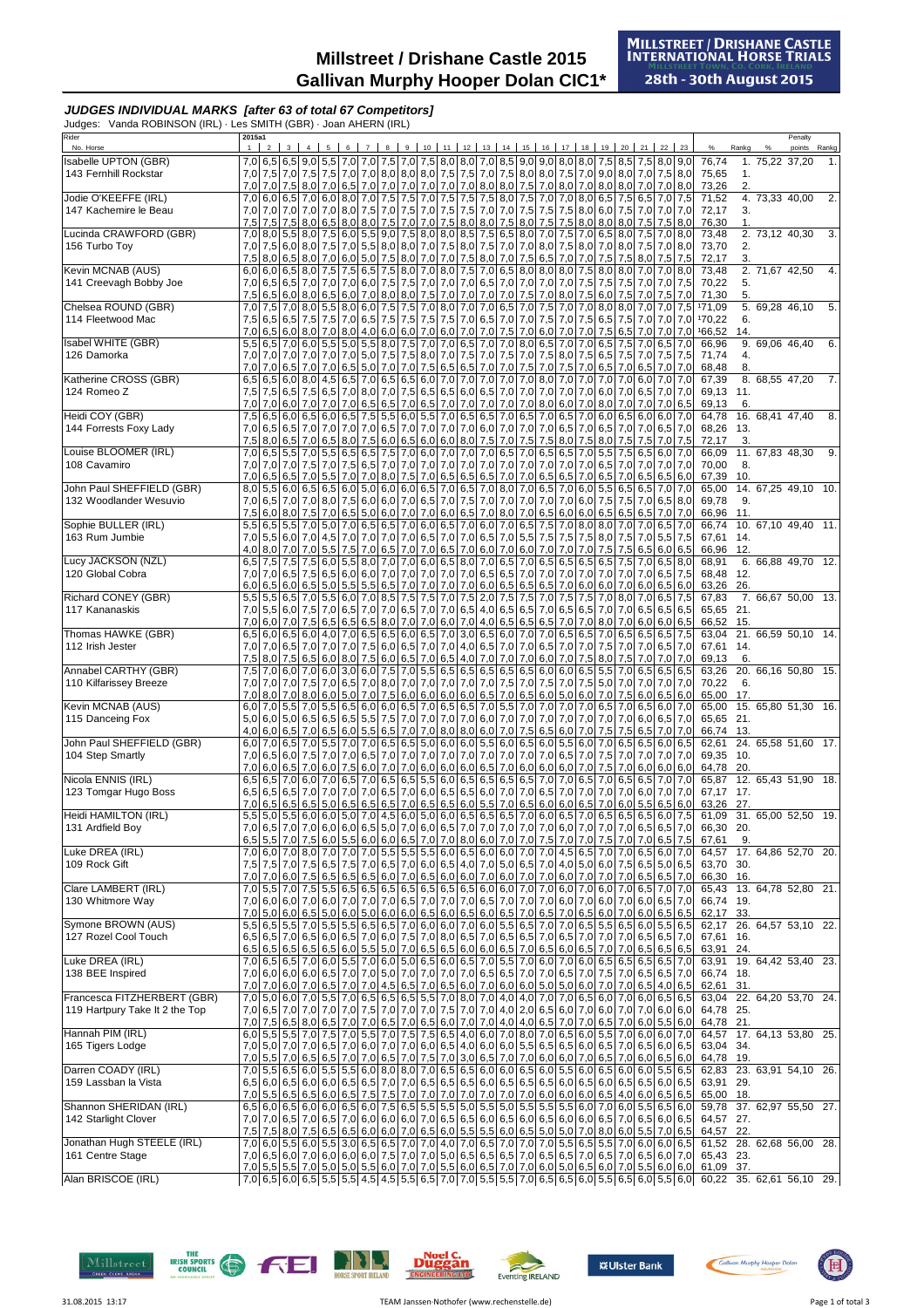## **JUDGES INDIVIDUAL MARKS [after 63 of total 67 Competitors]** Judges: Vanda ROBINSON (IRL) · Les SMITH (GBR) · Joan AHERN (IRL)

| Rider                                                | 2015a1<br>$\mathbf{1}$ | $\overline{2}$ | 3 <sub>1</sub>                 | 4                    |                                                                                                                                                                                                                    |           | 7 <sup>1</sup>         | 8                                                                                 | 9 <sub>1</sub> |                                        |                   |         |                                  |     |     |                                       |                  |            |                                              |                   | 21        |                      |                      | $\%$                                                                                                                                                                                                                                                                                                                                               |                | Penalty                   |       |
|------------------------------------------------------|------------------------|----------------|--------------------------------|----------------------|--------------------------------------------------------------------------------------------------------------------------------------------------------------------------------------------------------------------|-----------|------------------------|-----------------------------------------------------------------------------------|----------------|----------------------------------------|-------------------|---------|----------------------------------|-----|-----|---------------------------------------|------------------|------------|----------------------------------------------|-------------------|-----------|----------------------|----------------------|----------------------------------------------------------------------------------------------------------------------------------------------------------------------------------------------------------------------------------------------------------------------------------------------------------------------------------------------------|----------------|---------------------------|-------|
| No. Horse<br>134 Candyman Leanorth                   |                        |                |                                |                      | 5 <sub>1</sub><br>7,0 $ 7,0 $ 6,0 $ 6,5 $ 6,5 $ 7,0 $ 5,0 $ 6,0 $ 5,0 $ 6,5 $ 7,0 $ 7,0 $ 6,0 $ 6,5 $ 7,0 $ 6,5 $ 7,0 $ 6,5 $ 6,5 $ 7,0 $ 6,5 $ 7,0 $ 6,0 $ 7,0 $                                                  | $6-1$     |                        |                                                                                   |                |                                        | $10$ 11           |         | 12  13  14                       |     | 15  | 16                                    | 17               | 18         | 19 20                                        |                   |           | 22                   | 23                   | 64,78                                                                                                                                                                                                                                                                                                                                              | Rankg<br>- 25. | points                    | Rankg |
|                                                      | 7.5                    | 7,5            |                                |                      | 5,5 6,5 5,5 6,5 5,0 4,0 4,5                                                                                                                                                                                        |           |                        |                                                                                   |                |                                        | 7,0 6,5           |         | 7,0 6,5 6,0                      |     |     | 6,0 6,0 6,5 7,0 6,0 7,0 6,5 7,0 7,0   |                  |            |                                              |                   |           |                      |                      | 62,83                                                                                                                                                                                                                                                                                                                                              | 30.            |                           |       |
| Louise BLOOMER (IRL)                                 |                        |                |                                |                      | 6,5 4,0 6,5 7,5 6,0 6,5 7,0 6,0 3,0 7,0 7,5                                                                                                                                                                        |           |                        |                                                                                   |                |                                        |                   |         | $4,0$ 6,5 7,0                    |     |     | 6,5 6,5 7,0 7,0 6,0 7,0 6,5 5,5 7,0   |                  |            |                                              |                   |           |                      |                      | 62,61                                                                                                                                                                                                                                                                                                                                              |                | 24. 62,54 56,20           | 30.   |
| 137 Hollybrook Star                                  | 7,5                    |                | 4,0 7,0 7,0                    |                      | 7,5                                                                                                                                                                                                                |           | 7,0 7,0                | 7,0 3,0                                                                           |                |                                        | $4,0$ 7,0         |         | $4,0$ 6,5 7,0                    |     |     | 6,5 7,0 7,0 6,5                       |                  |            | $6,5$ 7,5 6,0 5,0 6,5                        |                   |           |                      |                      | 62,61                                                                                                                                                                                                                                                                                                                                              | 38.            |                           |       |
| Emma DOUGALL (AUS)                                   | 7.0<br>6,0             | 4,0<br>6,0     |                                | 7,0 7,5<br>$7.0$ 6.5 | 6,5<br>6,0                                                                                                                                                                                                         |           | 7,0 6,5<br>6,5 6,5     | 6,0<br>6,5                                                                        | 5,0<br>6,5     | 5,5 6,0 <br>$5,5$ 5,0                  |                   |         | $4,0$ 6,5<br>$5,0$ 6,0 7,0       | 6,5 |     | $7,0$ 6,0<br>6,5 6,5                  | 7,0<br>6,5       | 7,0 6,5    | $6.0$ 5.5 6.5                                | 7,0               | $6,0$ 5.5 |                      | 6,5<br>$6.0$ 5.5 6.5 | 62,39<br>61,52                                                                                                                                                                                                                                                                                                                                     | 32.            | 29. 62,54 56,20           | 31.   |
| 105 Latini                                           | 7,0                    |                | 6.0 6.5 6.5                    |                      | 6,5                                                                                                                                                                                                                |           |                        | $6,5$ 7,0 7,0 5,5                                                                 |                |                                        |                   |         | 6,5 6,0 6,5 6,0 6,5              |     |     | 6,5 7,0 6,0 7,0 6,5                   |                  |            |                                              | 7,0               |           | $6,5$ 5,5            | 6,5                  | 64,57                                                                                                                                                                                                                                                                                                                                              | 27.            |                           |       |
|                                                      | 7.0                    | 6,0            | 7,0                            | 6,5                  | 6,0                                                                                                                                                                                                                |           | $6,0$ 7,0              | 6,0                                                                               | 6,0            | 7,0                                    | 5,5               |         | $6,0$ 6,0                        | 6,5 |     | 6,06,0                                | 5,5              | 6,0        | 5,5                                          | 6,5               |           | $6,5$ 5,0            | 6,0                  | 61,52                                                                                                                                                                                                                                                                                                                                              | 36.            |                           |       |
| Brian MORRISON (IRL)                                 | 6,5                    |                | $6,5$ 5,0 8,0                  |                      | 5,0                                                                                                                                                                                                                |           | $4,0$ 2,0              | 7,0                                                                               | 6,5            | $6,5$ 7,0                              |                   |         | $7,0$ 6,0 6,0                    |     |     | $6,5$ 7,5                             | 3,0              |            | $6,0$ 5,5 7,5                                |                   |           |                      | 6,5 6,0 7.0          | 60,22                                                                                                                                                                                                                                                                                                                                              |                | 34. 62,32 56,50 32.       |       |
| 101 Kalico                                           | 7,0                    |                | $6,5$ 6.5 7.0                  |                      | 6,0                                                                                                                                                                                                                |           | $5,0$ 3,0              | 7,0                                                                               | 7,0            | 6,0 6,5                                |                   |         | $7,0$ 7,0                        | 6,0 |     | 7,0 7,0                               | 4,0              |            | 6,0 7,0 7,0 6,5 6,0 7,0                      |                   |           |                      |                      | 63,04                                                                                                                                                                                                                                                                                                                                              | 34.            |                           |       |
| Marie SYMINGTON (IRL)                                | 7,0<br>6,5             | 7,0            | 4.0 4.0 5.0                    | $6,5$ 7.0            | 5,5<br>$4,5$ 5,5 6,5                                                                                                                                                                                               |           | $4,5$ 3,0              | 6,5<br>6,5                                                                        | 7,0<br>6,0     | 7,5                                    | 6,0               | 6,0     | 7,0<br>6,5 6,5 7,0 5,5 6,5       | 6,5 | 7,0 | 6,0<br>7,0 6,5                        | 6,0<br>6,5       | 6,5<br>6,5 | 8,0<br>$6,5$ 6.5 5.5 5.5 6.0                 | 7,5               | 6,5       | 6,0 6,0              |                      | 63,70<br>59,57                                                                                                                                                                                                                                                                                                                                     | 25.            | 39. 62,32 56,50 33.       |       |
| 160 Ballyingowan Glance                              | 6,5                    | 5,0            |                                | $5.0$ $5.0$          | 5,5                                                                                                                                                                                                                |           |                        | $6,5$ 6,0 7,0                                                                     | 6,5            |                                        |                   |         | $7,0$ 6,5 6,5 6,0                | 7,0 |     | $6,5$ 6,5                             | 6,0              | 6,5        | 7,0 6,5 6,5 6,5 6,5                          |                   |           |                      |                      | 62,83                                                                                                                                                                                                                                                                                                                                              | 36.            |                           |       |
|                                                      | 7,0                    | 5,5            | 5,5                            | 6,0                  | 5,5                                                                                                                                                                                                                | 6,5       | 7,0                    | 6,5                                                                               | 6,5            |                                        | 7,0 6,5           |         | $7,0$ 6,5                        | 7,0 | 7,0 | 6,5                                   | 6,5              | 6,5        | 7,0 7,0 6,0 6,0 6,0                          |                   |           |                      |                      | 64,57                                                                                                                                                                                                                                                                                                                                              | 22.            |                           |       |
| Poppy WORCESTER (GBR)                                |                        |                |                                |                      | $6,5$ 5,5 6,0 6,5 6,0                                                                                                                                                                                              |           | $7,0$ 6,5              | 5,5                                                                               |                | $6,5$ 6,0 6,0 6,0 6,0 6,0 6,0          |                   |         |                                  |     |     | $6,0$ 6,5                             | 6,5              |            | $6,5$ 6,0 6,0 6,0 6,0 6,0                    |                   |           |                      |                      | 61.52                                                                                                                                                                                                                                                                                                                                              |                | 29. 61,88 57,20 34.       |       |
| 162 Lurgans Diamond Boy                              | 6,0                    | 6,0 5,0        | 6.0 6.0 6.0                    | $6.5 \, 6.0$         | 6,0<br>6,0                                                                                                                                                                                                         | 7,5       | 6,5                    | 7,0 6,0 6,0 6,0 6,0 6,0 6,0 5,0 6,5<br>5,5                                        |                | $6,0$ 6,5 6,5                          |                   |         | $7.0$ 6.0 $7.0$                  |     |     | 6,5 6,5<br>7,0 7,5                    | 5,5<br>6,5       | 7,0        | $6,0$ 7,0 6,5 6,0 6,0 6,0<br>7,0 6,0         |                   |           | $5,0$ 5,5 5,5        |                      | 61,09<br>63,04                                                                                                                                                                                                                                                                                                                                     | 45.<br>29.     |                           |       |
| Louise DUFFY (IRL)                                   | 6,0                    | 5,5            |                                | $6,0$ 7.0            | 5,5                                                                                                                                                                                                                |           | $4,5$ 6,0              | 8,0                                                                               | 7,0            | $7,0$ 7,0                              |                   |         | $4,0$ 6,0 6,5                    |     |     | $7,0$ 5,0                             | 6,0              |            | $6,0$ 6,5 6,5                                |                   |           |                      | $6,5$ 6,5 6,5        | 61,96                                                                                                                                                                                                                                                                                                                                              |                | 27. 61,81 57,30 35.       |       |
| 128 Striking Accord                                  | 6,5                    |                | $4,0$ 6,0 6,5                  |                      | 6,5                                                                                                                                                                                                                |           | 7,0 7,5                | 6,5                                                                               | 7,0            |                                        | 7,0 6,5           |         | $4,0$ 6,0 7,0                    |     |     | 7,0 6,5                               | 6,0              | 6,5        | 7,0 6,5 6,0 6,0 7,0                          |                   |           |                      |                      | 63,70                                                                                                                                                                                                                                                                                                                                              | 30.            |                           |       |
|                                                      | 6,0                    |                | $6,5$ 5.0 6.5                  |                      | 6,0                                                                                                                                                                                                                |           | $6,0$ 6.0              | 6,0                                                                               | 6,5            |                                        | 7.0 6,0           |         | 4,05,5                           | 7,0 |     | 6,0,5,0                               | 6,0              | 6,5        | 7,06,0                                       |                   |           | $5,5$ 5,5            | 6,0                  | 59,78                                                                                                                                                                                                                                                                                                                                              | 45.            |                           |       |
| Isabella MACKENZIE (GBR)<br>113 Romario II           | 6,5<br>6,5             | 5,0            | $6,0$ 6,0 6,0                  | $5,5$ 5.5            | 5,5<br>5,0                                                                                                                                                                                                         | 5,06,0    | $6,5$ 7,0              | 6,5<br>6,5                                                                        | 6,5            | $6.5$ 6,5 7,0                          |                   |         | $6,5$ 6,5<br>6,0 6,5 6,5 6,5 6,0 | 6,5 |     | $6,5$ 7,0<br>$6,5$ 6,5 6,5            | 6,0              | 6,0<br>6,5 | 6,0<br>$6,5$ 7,0 6,5 5,5 6,5                 | 6,5               |           | $5,5$ 5.5 6.5        |                      | 61,09<br>63,26                                                                                                                                                                                                                                                                                                                                     | 33.            | 32. 61,67 57,50 36.       |       |
|                                                      | 6,5                    | 5,0            |                                | $5,0$ 6.0            | 5,5                                                                                                                                                                                                                |           | $6,0$ 6,0              | 6,0                                                                               | 6,0            |                                        | $6,0$ 7,0         | 6,0 6,5 |                                  | 6,5 |     | $7,0$ 6,0                             | 6,0              | 6,0        | $6,0$ 7,0                                    |                   | 6,0 5,5   |                      | 6,0                  | 60,65                                                                                                                                                                                                                                                                                                                                              | 40.            |                           |       |
| Elaine MURPHY (IRL)                                  | 6,0                    | 6,5            |                                | $6,0$ 6.5            | 5,5                                                                                                                                                                                                                | 6,5       | 5,5                    | 6,0                                                                               | 5,5            | 6,5                                    | 5,5               |         | $5,5$ 5,5                        | 6,0 | 5,5 | 5,5                                   | 5,5              | 6,5        | 4,5                                          | 5,5               |           | $5,5$ 6,0 6.0        |                      | 58,04                                                                                                                                                                                                                                                                                                                                              |                | 46. 61,52 57,70 37.       |       |
| 149 Nino Manoso                                      | 7.0                    |                | $6,0$ 6.5 7.0                  |                      | 7,0                                                                                                                                                                                                                |           |                        | $6,5$ 5,5 6,0                                                                     | 6,5            |                                        |                   |         | 6,0 6,0 6,0 6,0                  | 7,0 | 6,5 | $6,5$ 6,0                             |                  |            | $6,5$ 6,0 6,5 6,0 6,5 6,5                    |                   |           |                      |                      | 63,48                                                                                                                                                                                                                                                                                                                                              | 32.            |                           |       |
| Charles JONES (GBR)                                  | 6,5                    |                | 7,0 6,0 7,0                    |                      | 6,0<br>$6,0$ 5,5 5,5 5,5 5,5                                                                                                                                                                                       | 3,0,5,0   | 6,56,0                 | 7,0<br>6,0                                                                        | 6,5            | $6,5$ 6,0 6,0 5,5 6,0 5,5              | 7,0 6,0           |         | $5,0$ 6,5                        | 7,0 |     | $6,0$ 6.5<br>6,0,5,0                  | 6,0<br>5,5       | 6,5<br>5,5 | $5,5$ 6,0<br>$7,0$ 6,0 5,5 5,5               |                   |           | $6,0$ 6,5 6,0        | 6,0                  | 63,04<br>56,30                                                                                                                                                                                                                                                                                                                                     | 28.            | 52. 61,09 58,40           | - 38. |
| 116 Python                                           | 6,5                    | 6,5            |                                | $6,0$ 7.0            | 7,0                                                                                                                                                                                                                |           | $6,0$ 5,0              | 7,0                                                                               | 7,0            |                                        | $7,0$ 7.0         |         | $7,0$ 6,0                        | 6,5 |     | $6,5$ 6,0                             | 6,0              | 6,5        | 7,5                                          | 7,0               |           |                      | $6,0$ 6,5 6,5        | 65,22                                                                                                                                                                                                                                                                                                                                              | 24.            |                           |       |
|                                                      | 6,5                    | 6,0            |                                | 5,5 7,0              | 6,5                                                                                                                                                                                                                | $5,0$ 4.5 |                        | 6,5                                                                               | 7,0            |                                        | 7,0 6,5           |         | 6,06,5                           | 6,0 |     | $7,0$ 5,0                             | 5,0              | 6,5        | $6,5$ 7,0                                    |                   |           |                      | $6,5$ 6,0 6,0        | 61,74                                                                                                                                                                                                                                                                                                                                              | 34.            |                           |       |
| Tara ROCCA (IRL)                                     |                        |                | 6.5 6.0 6.5 6.0                |                      | 5,5                                                                                                                                                                                                                |           | 5,0 6,0                | 7,0                                                                               | 7,0            | 6,0 5,5                                |                   |         | 5,5 5,5                          | 6,0 |     | $6,0$ 5,5                             | 6,5              | 5,5        | 6.0 6.5 6.0 5.0 6.5                          |                   |           |                      |                      | 59,78                                                                                                                                                                                                                                                                                                                                              |                | 37. 60,80 58,80           | 39.   |
| 157 Major Deegan                                     | 6,5<br>6,5             |                | $6,5$ 6.5 7.0<br>5,5 6,0 6,5   |                      | 6,0<br>5,5                                                                                                                                                                                                         |           | $6,5$ 6,0<br>$5,5$ 6,5 | 6,5                                                                               |                | 7,0 7,0 6,5 6,0 5,0<br>6,0 7,0 6,5 6,0 |                   |         | $6,0$ 5,0 7,0                    | 6,5 |     | $6,5$ 6,0<br>$6,0$ 6,0                | 5,5<br>5,5       | 5,5        | $6,0$ 6,0 6,5 6,0 5,5 6,5<br>$6,0$ 6,5       |                   |           |                      | $5,5$ 5,5 6,0        | 62,61<br>60,00                                                                                                                                                                                                                                                                                                                                     | 39.<br>42.     |                           |       |
| Marie SHEEDY (IRL)                                   |                        |                | 6,0 6,0 5,5 5,5                |                      | $6,5$ 5,5 5,5                                                                                                                                                                                                      |           |                        |                                                                                   |                | $5.0$ 5.0 6.0 7.0 6.0 5.5              |                   |         |                                  | 7,0 |     | $6,0$ 6,5 6,5                         |                  |            | $6,0$ 6,0 5,5 5,5 5,5 6,5                    |                   |           |                      |                      | 59,13                                                                                                                                                                                                                                                                                                                                              |                | 43. 60,65 59,00           | - 40. |
| 148 Caragh's Lucky Boy                               | 6,5                    |                | 6,5 6,0 6,5                    |                      | 6,0                                                                                                                                                                                                                | $6,0$ 6.0 |                        | 6,0                                                                               | 5,0            |                                        | $6,5$ 6,5         |         | $6,0$ 6,0                        | 6,5 |     | 6,0 6,5                               | 6,5              | 6,5        | 7,0 6,0 6,0 6,5                              |                   |           |                      | 6,5                  | 62,39                                                                                                                                                                                                                                                                                                                                              | 40.            |                           |       |
|                                                      | 7.0                    |                | $6,0$ 5,0 6,0                  |                      | 6,0                                                                                                                                                                                                                |           | $6,0$ 6.5              | 5,0                                                                               | 4,5            |                                        | 7,0 6,0           |         | 6,0 5,5                          | 6,5 |     | $6,0$ 6,0                             | 6,0 6,5          |            | 7,5                                          | $6,5$ 5,5 6,0 6,0 |           |                      |                      | 60,43                                                                                                                                                                                                                                                                                                                                              | 41.            |                           |       |
| Tanya ENGLISH (IRL)                                  | 6,5<br>7,0             |                | $6.0$ 5.0 5.0                  |                      | $6,5$ 5,5 6,5                                                                                                                                                                                                      |           |                        | 5,5                                                                               | 5,0            | 5,5 6,5                                |                   |         | $6,5$ 5,5                        | 6,0 |     | 6,0 6,5                               | 6,0              | 5,5        | 6,0 6,0                                      |                   |           |                      | 5,5 5,5 6.0          | 157,61                                                                                                                                                                                                                                                                                                                                             |                | 47. 60,51 59,20 41.       |       |
| 145 Here's Jonny                                     | 7,0                    | 5,0            | 6.0 6.0 6.0                    | $5,5$ 6,5            | 6,5<br>$5,5$ 6,0 5,5                                                                                                                                                                                               |           |                        | 7,0 6,5 6,0 5,0<br>5,0                                                            | 5,5            |                                        | 7,0 7,0 6,5 7,0   |         | 6,5 6,5 6,5 6,0 6,5              | 7,0 |     | 6,5 6,5<br>6,06,0                     | $6,0$ 6,5<br>6,5 | 6,5        | 7,0 6,5 6,5 6,5<br>7,0 6,0 6,5 6,0 6,0       |                   |           |                      | 6,5                  | 162,83<br>161,09                                                                                                                                                                                                                                                                                                                                   | 36.<br>37.     |                           |       |
| Jim NEWSAM (IRL)                                     | 6,0                    |                | $5.5$ 5.5 6.5                  |                      | 4,5                                                                                                                                                                                                                |           |                        | 5,5 7,0 7,0                                                                       | 6,5            | 6,5                                    | 6,0               |         | $6,5$ 5,5 6,0                    |     |     | 6,0 6,5                               | 6,0 6,0          |            | 7,0                                          | 6,5               |           |                      | $6,0$ 5,5 6,5        | 61,09                                                                                                                                                                                                                                                                                                                                              |                | 32. 60,14 59,80 42.       |       |
| 140 Omard Lenney                                     | 6,5                    |                | 6.0 5.0 6.5                    |                      | 5,0                                                                                                                                                                                                                |           |                        | $6,5$ 6,0 7,0                                                                     | 6,5            |                                        | $6,0$ 6,0 6,0 6,0 |         |                                  | 6,0 |     | $6,5$ 6,0                             | 6,0 6,5          |            | 7,0 6,5 6,0 5,0 6,0                          |                   |           |                      |                      | 61,09                                                                                                                                                                                                                                                                                                                                              | 45.            |                           |       |
|                                                      | 6,5                    |                | $5,0$ 5,5 6,0                  |                      | 5,5                                                                                                                                                                                                                |           | 6,0 6,0                | 6,0                                                                               | 6,5            |                                        | $7,0$ 5,5         |         | $6,0$ 6,0                        | 5,0 |     | 6,06,0                                | 5,0              | 6,0        | 6,5                                          | $6,0$ 5,0 5,5     |           |                      | 5,5                  | 58,26                                                                                                                                                                                                                                                                                                                                              | 51.            |                           |       |
| Alyssa O'NEILL (IRL)<br>155 Monsieur Jacques         | 6,0                    |                | $6.0$ 4.0 6.0                  |                      | 5,5 5,5 4,5 5,5 5,5 6,0 6,5 5,0 6,5 5,5 6,5 6,5 6,0 6,0<br>4,0                                                                                                                                                     |           | $6,5$ 6,5              | 5,0                                                                               | 6,5            |                                        | $6,5$ 6,5 6,5 6,0 |         |                                  | 6,0 |     | $6,5$ 6,0<br>$6,5$ 6,5                | 6,5<br>6,0       | 6,5<br>6,5 | 7,0 6,5 6,0 5,5 6,5<br>$6,5$ 7,0 6,0 5,0 6,5 |                   |           |                      |                      | 60,00<br>60,22                                                                                                                                                                                                                                                                                                                                     | 49.            | 36. 60,07 59,90 43.       |       |
|                                                      |                        |                | 6.0 6.0 5.0 6.0                |                      | 5,0                                                                                                                                                                                                                | 6,0       | 6,0                    | 4,0                                                                               | 6,0            |                                        | 7,0 6,5           | 6,5     | 6,0                              | 6,5 | 6,5 | 6,0                                   | 6,0              | 7,0        | 8.0 6.0                                      |                   | 5,5       | $5,0$ 5.5            |                      | 60,00                                                                                                                                                                                                                                                                                                                                              | 44.            |                           |       |
| Emma JACKSON (IRL)                                   |                        |                | 6,0 4,0 5,0 5,5                |                      |                                                                                                                                                                                                                    |           |                        | 5,0 6,0 6,5 8,0 7,0                                                               |                | $4,0$ 7,0                              |                   | 7,0     | 5,0                              | 4,5 |     | $6,5$ 7,0 6,5                         |                  |            | 4,0 6,0 7,0 6,5                              |                   |           |                      | $5,5$ 6,5            | 59,13                                                                                                                                                                                                                                                                                                                                              |                | 42. 59,86 60,20 44.       |       |
| 139 Hallabalou                                       | 7,0                    |                | 4,0 5,0 6,5                    |                      | 5,5                                                                                                                                                                                                                |           |                        | $6,5$ 6,0 7,0                                                                     | 6,5            |                                        | $5,5$ 6,5         |         | $6,5$ 6,0                        | 4,0 |     | $6,5$ 7,0                             | 6,0              | 4,0        | $6,5$ 6,5 6,0 5,5 6,5                        |                   |           |                      |                      | 59,57                                                                                                                                                                                                                                                                                                                                              | 53.            |                           |       |
| Jessica KUEHNLE (IRL)                                | 6,5<br>6,5             |                | $4,0$ 6,0 6,5<br>$5,5$ 5,5 7,5 |                      | 6,0<br>$3,0$ 6,0 5,5                                                                                                                                                                                               |           | 7,5 6,5                | $7,0$ 7,0<br>6,0                                                                  | 5,5            | 6,0 5,5                                | 6,0 6,5           |         | $6,0$ 6,0 5,0<br>$5,5$ 6,0       | 6,5 |     | 6,0 6,5<br>$5,5$ 5,5                  | 6,0<br>6,5       | 5,5<br>6,5 | $6,5$ 6,5<br>$7,0$ 6,5 5,5                   |                   |           | $5,5$ 5,0 6,0<br>5,5 | 6,0                  | 60,87<br>58,70                                                                                                                                                                                                                                                                                                                                     | 39.            | 45. 59,78 60,30 45.       |       |
| 146 Mooney Amach                                     | 7.0                    | 6,0            |                                | 6.0 7.0              | 4,0                                                                                                                                                                                                                | 6,0       | 6,5                    | 6,5                                                                               | 6,5            | 7,0                                    | 5,0               |         | $5,0$ 6,0                        | 6,0 |     | 5,05,0                                | 6,0              | 5,5        | $6,0$ 6,5                                    |                   |           | $6,5$ 5,0 5,5        |                      | 58,91                                                                                                                                                                                                                                                                                                                                              | 56.            |                           |       |
|                                                      | 6,5                    | 5,0            |                                | $7,0$ 7,5            | 4,0                                                                                                                                                                                                                | 6,5       | 6,0                    | 7,5                                                                               | 7,0            | 6,5                                    | 5,5               | 5,5     | 6,5                              | 7,0 |     | 6,05,0                                | 5,0              | 5,0        | 7,5                                          | 6,5               | $7,0$ 6,5 |                      | 5,5                  | 61,74                                                                                                                                                                                                                                                                                                                                              | 34.            |                           |       |
| Olivia DOWNES (IRL)                                  | 5,0                    |                | $5,5$ 4,5 $5,5$                |                      | 4,0                                                                                                                                                                                                                |           | 6,56,0                 | 7,0                                                                               | 6,5            |                                        | $5,5$ 6,5         |         | $6,0$ 5.5                        | 6,5 |     | 6,5 6,5                               | 6,5              | 5,5        | 6,06,5                                       |                   |           | $6.0$ 5.5 6.0        |                      | 58,91                                                                                                                                                                                                                                                                                                                                              |                | 44. 59,64 60,50 46.       |       |
| 153 Clonshire Durkin                                 | 6,5<br>6,0             | 6,0            | $6,0$ 5,0 6,0                  | $5,0$ 6.0            | 5,0<br>5,0                                                                                                                                                                                                         |           | $6,0$ 5,0<br>$6,0$ 5,0 | 7,0<br>6,5                                                                        | 7,0<br>6,5     | 6,0                                    | 5,5               | 5,5     | $6,5$ 7,0 6,0 6,0 6,0<br>5,5     | 7,0 | 6,5 | $6,0$ 6,5 6,0<br>6,5                  | 5,5              | 6,5<br>6,0 | 6,0 7,0 6,0 5,0 6,5<br>7,0                   | 6,5               | $5,0$ 5,5 |                      | 5,5                  | 61,09<br>58,91                                                                                                                                                                                                                                                                                                                                     | 45.<br>46.     |                           |       |
| Edie MURRAY-HAYDEN (IRL)                             |                        | $6,0$ 7.0      |                                | $5,5$ 5,0            | 5,5                                                                                                                                                                                                                | 3,0       | 6,0                    | 6,0                                                                               | 5,5            | 7,0                                    | 7,0               | 7,0     | 6,5                              | 5,5 | 7,0 | 6,5                                   | 6,0              | 5,5        | 5,5                                          | 6,5               | 5,5       | 5,5                  | 6,5                  | 59,57                                                                                                                                                                                                                                                                                                                                              |                | 39. 59,42 60,90           | - 47. |
| 152 Solidaire Dirlande                               | 7.0                    |                | 7,0 5,0 6,5                    |                      | 7,0                                                                                                                                                                                                                |           |                        | $3,0$ 6,5 6,0 6,0 6,0 6,5 6,0 6,0 6,5                                             |                |                                        |                   |         |                                  |     |     | 4,5 6,5 6,0 6,0 6,0 6,5 6,0 5,5 6,5   |                  |            |                                              |                   |           |                      |                      | 60,22 49.                                                                                                                                                                                                                                                                                                                                          |                |                           |       |
|                                                      | 6.5                    |                | $6,0$ 5,0 5,5                  |                      | 6,0                                                                                                                                                                                                                |           |                        | 5,0 5,5 5,5 6,0 7,0 6,0 6,5 6,5 6,0 6,0 6,0 5,5 5,0 6,0 6,0 5,5 5,5 6,0           |                |                                        |                   |         |                                  |     |     |                                       |                  |            |                                              |                   |           |                      |                      | 58,48 48                                                                                                                                                                                                                                                                                                                                           |                |                           |       |
| Stephanie STAMMSCHROER (IRL)<br>125 Tullabeg Horizon |                        |                |                                |                      |                                                                                                                                                                                                                    |           |                        |                                                                                   |                |                                        |                   |         |                                  |     |     |                                       |                  |            |                                              |                   |           |                      |                      | 61,96 41.                                                                                                                                                                                                                                                                                                                                          |                | 57,17 49. 59,13 61,30 48. |       |
|                                                      |                        |                |                                |                      | 7,0 6,0 5,5 6,0 5,0 6,0 5,5 6,0 5,5 6,0 7,0 5,5 7,0 6,5 6,0 6,5 5,0 5,0 5,5 5,5 6,0 5,5 5,0 5,5                                                                                                                    |           |                        |                                                                                   |                |                                        |                   |         |                                  |     |     |                                       |                  |            |                                              |                   |           |                      |                      | 58,26 51.                                                                                                                                                                                                                                                                                                                                          |                |                           |       |
| Lindsay GRAHAM (IRL)                                 |                        |                |                                |                      | 5,0 5,5 6,0 5,5 6,0 5,6 6,0 5,5 6,0 5,5 6,6 5,0 5,5 5,5 7,0 6,0 5,5 6,0 6,0 5,5 6,0 6,0 5,0 5,0 5,5 6,0                                                                                                            |           |                        |                                                                                   |                |                                        |                   |         |                                  |     |     |                                       |                  |            |                                              |                   |           |                      |                      | 57,61                                                                                                                                                                                                                                                                                                                                              |                | 48. 59,13 61,30 49.       |       |
| 151 Blackstairs Boy                                  |                        |                |                                |                      | $6,5$ 6,0 6,0 6,0 6,0 6,5 6,0 6,5 6,0 6,5 5,0 6,0 6,0 6,0 6,5 6,0 6,5 6,5 6,5 6,5 6,0 6,5 6,0 6,0 6,0 6,0 6,0 6,0                                                                                                  |           |                        |                                                                                   |                |                                        |                   |         |                                  |     |     |                                       |                  |            |                                              |                   |           |                      |                      | 61,09 45.                                                                                                                                                                                                                                                                                                                                          |                |                           |       |
| Isabella PURCELL (IRL)                               |                        |                |                                |                      | $6,5$ 5,5 5,0 6,0 5,5 5,5 5,5 4,5 5,0 6,5 6,0 6,0 6,0 6,0 6,0 6,5 6,5 5,5 6,5 8,0 5,5 6,0 5,5 6,0 5,5 5,5                                                                                                          |           |                        |                                                                                   |                |                                        |                   |         |                                  |     |     |                                       |                  |            |                                              |                   |           |                      |                      | 58,70<br>59,35                                                                                                                                                                                                                                                                                                                                     | 47.            | 41. 58,91 61,60 50.       |       |
| 169 Daytona du Rouet                                 |                        |                |                                |                      | 6,5 6,5 5,0 7,0 5,0 7,0 4,0 5,0 7,0 7,0 6,5 6,0 6,0 6,5                                                                                                                                                            |           |                        |                                                                                   |                |                                        |                   |         |                                  |     |     | $6,5$ 6,0 6,0 6,0 6,5 6,5 6,0 6,5 6,5 |                  |            |                                              |                   |           |                      |                      | 61,52 43.                                                                                                                                                                                                                                                                                                                                          |                |                           |       |
|                                                      |                        |                |                                |                      | $7,0$ 6,0 4,5 5,5 4,5 6,5 3,0 4,0 4,5 7,0 7,0 7,0 5,5 6,0                                                                                                                                                          |           |                        |                                                                                   |                |                                        |                   |         |                                  |     |     | $5,5$ 5,5 5,5 6,0 6,0 6,0 5,5 5,0 5,5 |                  |            |                                              |                   |           |                      |                      | 55,87                                                                                                                                                                                                                                                                                                                                              | 55.            |                           |       |
| Daragh BYRNE (IRL)                                   |                        |                |                                |                      | 6,5 6,5 6,5 6,5 6,5 5,5 5,5 1,0 6,0 6,5 6,5 5,5 5,5 5,5 6,5 6,0 6,0 5,5 5,5 4,0 6,0 5,5 5,5 6,5                                                                                                                    |           |                        |                                                                                   |                |                                        |                   |         |                                  |     |     |                                       |                  |            |                                              |                   |           |                      |                      | 155,43                                                                                                                                                                                                                                                                                                                                             |                | 53. 58,33 62,50 51.       |       |
| 154 Brooklawn Gemstone                               |                        |                |                                |                      | 7,0 6,5 7,0 6,5 7,0 6,5 7,0 7,0 1,0 7,0 7,0 6,5 6,5 6,5 6,5 6,0 6,0 6,5 6,0 6,0 6,0 6,0 7,0 6,5 6,0 6,5 6,0<br>$6,5$ 6,0 7,0 7,0 6,5 5,5 2,0 6,0 6,5 7,0 6,0 6,0 5,5 6,0 6,5 5,5 5,0 6,0 6,0 5,5 5,5 6,0 5,5       |           |                        |                                                                                   |                |                                        |                   |         |                                  |     |     |                                       |                  |            |                                              |                   |           |                      |                      | 161,74<br>157,83                                                                                                                                                                                                                                                                                                                                   | 42.<br>54.     |                           |       |
| Heidi HAMILTON (IRL)                                 |                        |                |                                |                      | 5,5 6,0 5,5 6,0 4,0 6,0 4,5 5,5 6,5 5,5 5,5 6,0 5,5 6,5 5,5 5,5 5,5 5,0 6,0 6,0 6,0 6,0 5,0 6,0                                                                                                                    |           |                        |                                                                                   |                |                                        |                   |         |                                  |     |     |                                       |                  |            |                                              |                   |           |                      |                      | 155,22                                                                                                                                                                                                                                                                                                                                             |                | 55. 58,33 62,50 52.       |       |
| 103 The Mighty Fionn                                 |                        |                |                                |                      | 7,0 6,0 6,5 7,0 5,0 6,0 6,0 6,0 5,0 6,5 7,0 6,0 6,5 6,5 6,0 6,0 6,5 6,0 6,5 6,0 6,0 6,5 6,0 6,0 6,0 6,5                                                                                                            |           |                        |                                                                                   |                |                                        |                   |         |                                  |     |     |                                       |                  |            |                                              |                   |           |                      |                      | 161,30                                                                                                                                                                                                                                                                                                                                             | 44.            |                           |       |
|                                                      |                        |                | 7,5 6,0 5,5 6,5                |                      |                                                                                                                                                                                                                    |           |                        | $5,5$ 6,0 4,0 6,5 6,5 6,5 5,0 6,0 5,5 6,0 6,5 6,0 5,5 5,5 7,5 6,0 5,5 5,0 6,0 6,0 |                |                                        |                   |         |                                  |     |     |                                       |                  |            |                                              |                   |           |                      |                      | 158,48                                                                                                                                                                                                                                                                                                                                             | 50.            |                           |       |
| Marcus HAYDEN (IRL)<br>135 Mount Panther             |                        |                |                                |                      | 7,0 5,5 5,0 6,5 5,5 4,0 3,0 3,0 4,0 4,0 7,0 7,0 7,0 5,5 5,5 7,0 7,0 5,5 5,5 6,0 5,5 5,5 6,0<br>$7,0 6,0 6,0 6,5 6,0 7,0 4,0 4,0 3,0 6,0 6,0 6,5 7,0 6,5 $                                                          |           |                        |                                                                                   |                |                                        |                   |         |                                  |     |     | 5,5 7,0 7,0 6,5 6,0 6,0 6,5 5,0 6,0   |                  |            |                                              |                   |           |                      |                      | 59,57 53.                                                                                                                                                                                                                                                                                                                                          |                | 55,43 54. 58,33 62,50 52. |       |
|                                                      |                        |                |                                |                      |                                                                                                                                                                                                                    |           |                        |                                                                                   |                |                                        |                   |         |                                  |     |     |                                       |                  |            |                                              |                   |           |                      |                      | 60,00                                                                                                                                                                                                                                                                                                                                              | 42.            |                           |       |
| Captain Geoff CURRAN (IRL)                           |                        |                |                                |                      | 6,5 6,0 7,0 6,5 6,5 3,0 5,0 5,0 6,0 5,5 6,0 6,0 5,0 3,0 6,0 6,5 5,5 5,0 5,5 6,5 5,5 6,0 6,5 6,0 6,5                                                                                                                |           |                        |                                                                                   |                |                                        |                   |         |                                  |     |     |                                       |                  |            |                                              |                   |           |                      |                      | 56,52                                                                                                                                                                                                                                                                                                                                              |                | 51. 58,26 62,60 54.       |       |
| 164 Bishops Quarter                                  |                        |                |                                |                      | 7,0 6,0 6,5 6,5 6,6 6,0 3,0 6,0 6,0 7,0 6,5 6,0 6,0 6,0 6,0 6,0 6,0 6,5 6,5 6,0 6,5 6,5 6,6 6,0 5,5 6,5                                                                                                            |           |                        |                                                                                   |                |                                        |                   |         |                                  |     |     |                                       |                  |            |                                              |                   |           |                      |                      | 59,78 52.                                                                                                                                                                                                                                                                                                                                          |                |                           |       |
| Hannah ADAMS (IRL)                                   |                        |                |                                |                      | 7,0 5,0 6,0 6,5 6,5 6,5 5,0 5,0 6,0 6,5 6,5 6,0 5,5 5,0 5,5 6,5 6,5 6,5 5,0 4,5 7,0 6,0 5,5 6,0 5,5<br>5,5 7,0 4,5 6,0 2,0 5,0 5,0 6,0 5,5 5,5 5,0 5,5 5,5 6,5 6,5 6,0 7,0 7,0 6,5 5,5 6,0 6,5 5,5 6,0 6,5 5,5 6,0 |           |                        |                                                                                   |                |                                        |                   |         |                                  |     |     |                                       |                  |            |                                              |                   |           |                      |                      | 58,48<br>56,74                                                                                                                                                                                                                                                                                                                                     | 48.            | 50. 57,03 64,50 55.       |       |
| 107 Toberpatrick Flash                               |                        |                |                                |                      | $6,5$ 6,5 5,5 6,5 4,0 5,5 5,0 6,0 6,5 5,0 6,0 6,5 6,0 6,5 6,0 6,5 6,0 6,5 6,0 6,5 7,0 6,5 6,0 5,5 6,0 5,5 6,5                                                                                                      |           |                        |                                                                                   |                |                                        |                   |         |                                  |     |     |                                       |                  |            |                                              |                   |           |                      |                      | 60,22 49.                                                                                                                                                                                                                                                                                                                                          |                |                           |       |
|                                                      |                        |                |                                |                      | $6,0$ 5,0 4,0 6,0 3,0 5,5 4,0 5,0 5,0 5,5 5,0 6,0 6,0 6,0 7,0 7,0 5,5 5,0 5,5 5,5 6,0 5,5 4,5 6,0                                                                                                                  |           |                        |                                                                                   |                |                                        |                   |         |                                  |     |     |                                       |                  |            |                                              |                   |           |                      |                      | 54,13                                                                                                                                                                                                                                                                                                                                              | 58.            |                           |       |
| Emily Jane CORBETT (IRL)                             |                        |                |                                |                      | 6, 5 5, 5 1, 0 4, 0 6, 0 5, 5 6, 0 5, 5 4, 0 4, 0 6, 5 6, 5 6, 0 6, 0 6, 0 7, 0 5, 5 6, 0 6, 0 6, 0 5, 5 5, 0 6, 0                                                                                                 |           |                        |                                                                                   |                |                                        |                   |         |                                  |     |     |                                       |                  |            |                                              |                   |           |                      |                      | 54,78                                                                                                                                                                                                                                                                                                                                              |                | 56. 56,96 64,60 56.       |       |
| 133 Just the Job III                                 |                        |                |                                |                      | 7,0 5,0 1,0 5,0 5,0 6,0 6,0 5,5 6,0 6,5 6,0 6,5 6,5 6,0 6,5 6,0 6,5 6,0 6,5 6,5 6,5 6,5 6,5 5,5 5,0 6,0                                                                                                            |           |                        |                                                                                   |                |                                        |                   |         |                                  |     |     |                                       |                  |            |                                              |                   |           |                      |                      | 58,04 57.<br>58,04 53.                                                                                                                                                                                                                                                                                                                             |                |                           |       |
| <b>Isobell CRANSTON (IRL)</b>                        |                        |                |                                |                      | 5,5 4,5 4,5 6,0 5,0 5,0 5,0 5,0 5,5 6,0 5,0 5,0 5,0 5,0 5,0 5,5 5,5 5,0 5,0 4,5 6,0 5,5 5,0 4,5 5,5                                                                                                                |           |                        |                                                                                   |                |                                        |                   |         |                                  |     |     |                                       |                  |            |                                              |                   |           |                      |                      | 51,74                                                                                                                                                                                                                                                                                                                                              |                | 61. 55,22 67,20 57.       |       |
| 118 The Sea Princess                                 |                        |                |                                |                      |                                                                                                                                                                                                                    |           |                        |                                                                                   |                |                                        |                   |         |                                  |     |     |                                       |                  |            |                                              |                   |           |                      |                      | 6, $\overline{6}$ , $\overline{0}$ 6, $\overline{0}$ 6, $\overline{0}$ 6, $\overline{0}$ 5, $\overline{5}$ 5, $\overline{5}$ 6, $\overline{0}$ 6, $\overline{0}$ 6, $\overline{0}$ 6, $\overline{0}$ 5, $\overline{5}$ 6, $\overline{0}$ 6, $\overline{0}$ 6, $\overline{0}$ 6, $\overline{0}$ 6, $\overline{0}$ 6, $\overline{0}$ 6, $\overline{$ |                |                           |       |

Millstreet